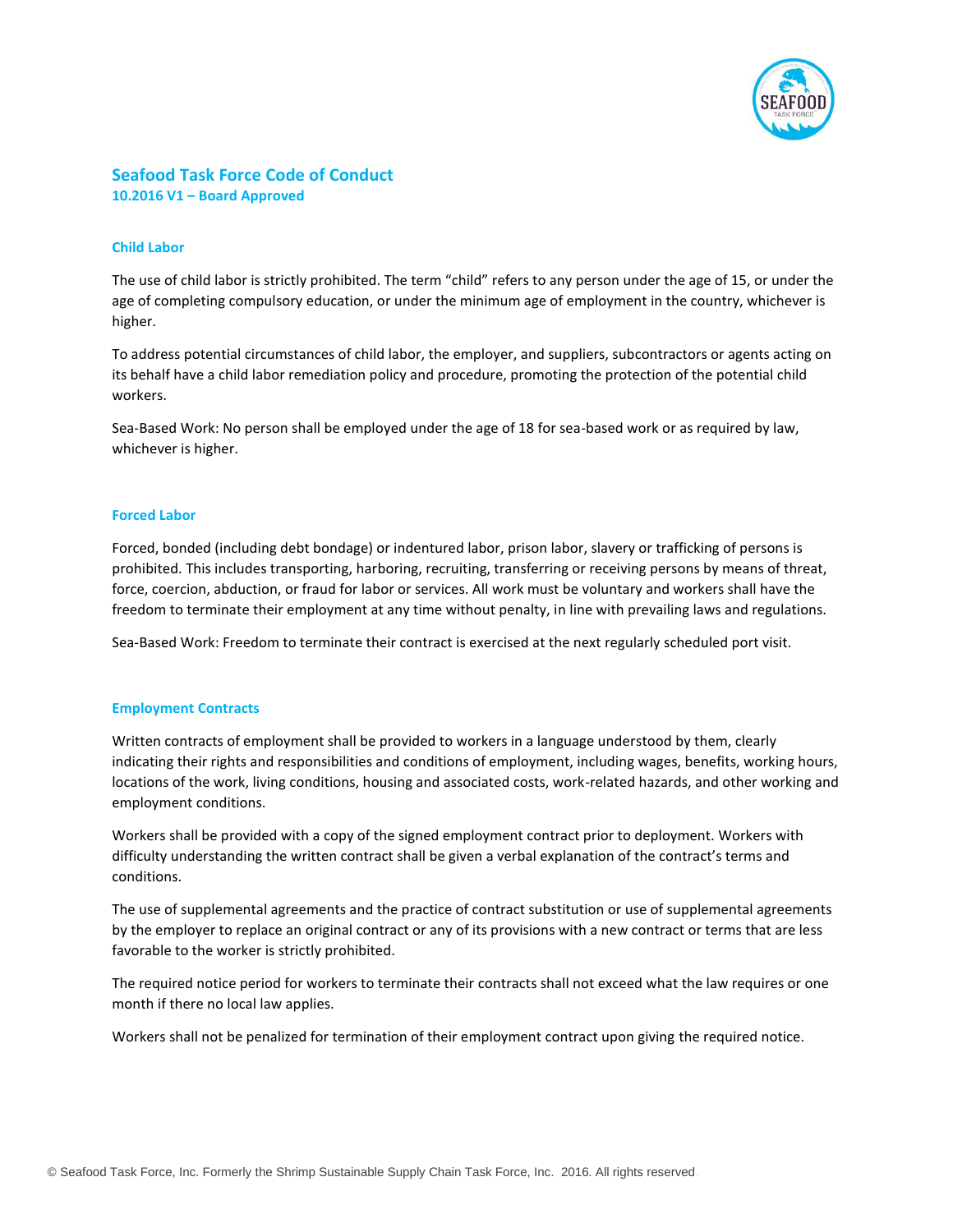

### **Freedom of Movement and Personal Freedom**

Workers shall have unrestricted access to basic necessities such as clean drinking water and toilets during both work and non-work hours at the work site or in employer-provided or -arranged housing.

Workers' freedom of movement shall not be unreasonably restricted. Workers shall not be physically confined to the workplace or in premises such as, but not limited to, employer- or recruiter-operated residences; nor shall any other coercive means be used to restrict workers' freedom of movement or personal freedom.

Mandatory residence in employer-provided or -arranged facilities shall not be made a condition of employment, unless required by law.

## **Retention of Personal Documents**

All workers must retain full and complete control over their original copies of their personal documents. Confiscating, destroying, withholding or otherwise denying workers' access to their identity or immigration documents, including work permits and travel documentation (e.g. passports), is strictly prohibited.

Sea-Based Work: In cases where personal documents are given to boat captains for safekeeping during sea-based work, workers must receive their documents once docked, or at any time requested.

#### **Recruitment Fees**

Workers shall not be required to pay recruitment and hiring-related fees to employers, agents or labor broker outside legally allowed fees. All fees charged to workers must be disclosed in advance and documented in a language that the workers understand.

#### **Humane Treatment**

Every worker shall be treated with respect and dignity. No worker shall be subject to any physical, sexual, psychological or verbal harassment, abuse, violence, or intimidation. Any disciplinary action exceeding legal restrictions such as imposing work, illegal fines, wage deductions and reductions in benefits as means of disciplinary action are strictly prohibited.

### **Workplace Equality**

All workers, irrespective of their nationality, legal status, or other personal characteristic, shall be treated fairly and equally. Migrant workers shall benefit from conditions of work no less or more favorable than those available to country nationals, including but not limited to wages, benefits, and accommodations.

## **Freedom of Association**

The employer respects the rights of workers to associate and bargain collectively and enables workers to exercise their rights in accordance with applicable law. The employer facilitates alternative means of independent and free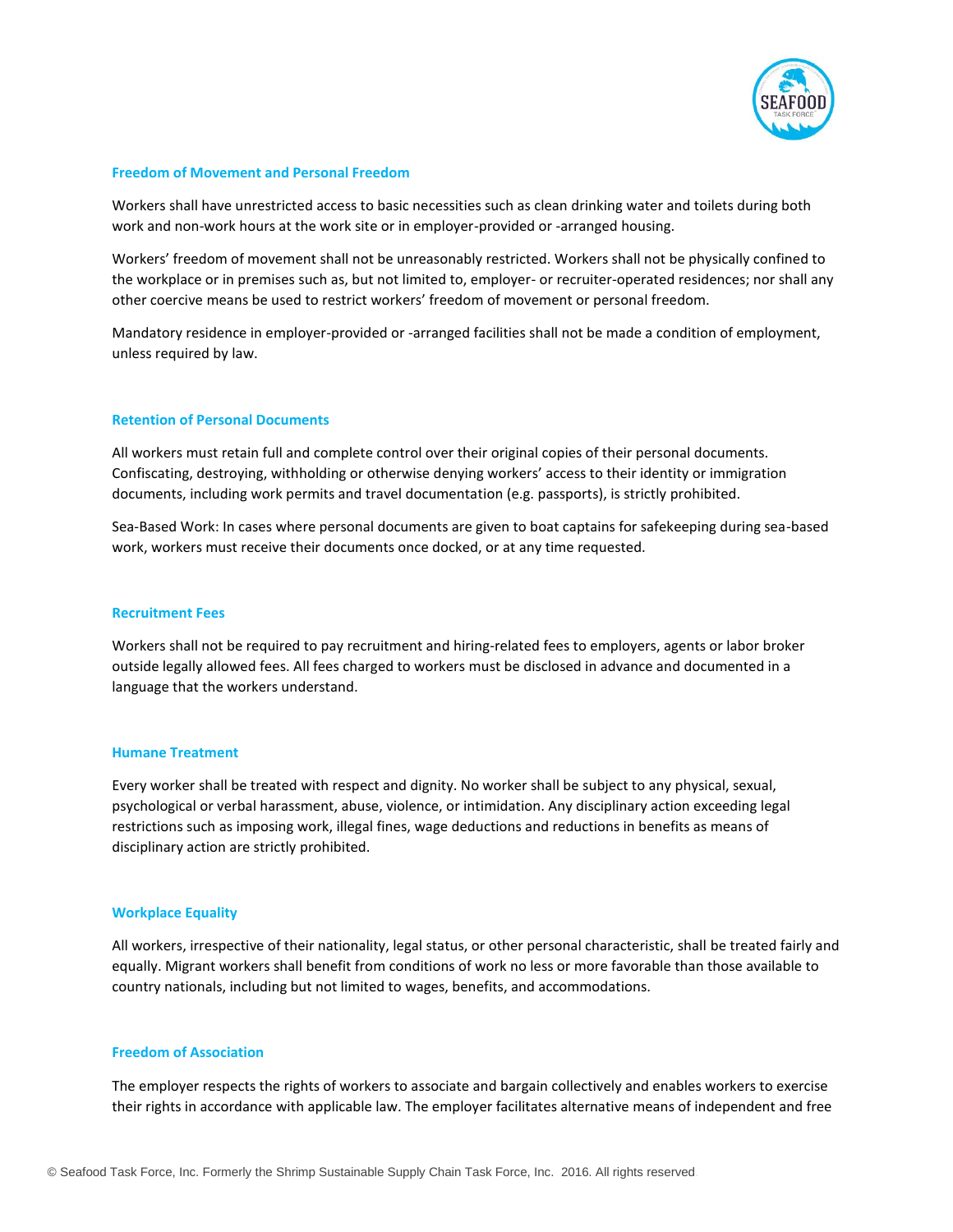

association and bargaining for all such workers such as worker representatives and worker welfare committees, even in cases where the right to associate and collectively bargain are restricted by law.

## **Grievance Procedure**

An effective, confidential grievance process shall be established that provide a means by which any worker, acting individually or with other workers, can submit a grievance without suffering prejudice or retaliation of any kind. The grievance procedure shall include a non-retaliatory appeals process for workers who disagree with how a grievance is resolved.

### **Wages and Benefits**

All workers shall be paid at least the minimum wage required by applicable laws and shall be provided all legally mandated benefits. In the absence of a legal minimum wage, workers are paid at least the industry prevailing wage.

Wage payments shall be made at regular intervals, but not less than once a month, and directly to workers, in accordance with applicable law and shall not be delayed, deferred, or withheld.

At time of payment, workers shall receive a wage statement or pay slip.

Only deductions, advances, and loans authorized by applicable law are permitted and, if made or provided, shall only be taken with the full consent and understanding of workers. Information shall be provided to workers in a language they understand about hours worked, rates of pay, and the calculation of legal deductions and must be written into their employment contract or agreement.

All workers must retain full and complete control over their earnings. Wage deductions must not be used to keep workers tied to the employer or to their jobs. Workers shall not be held in debt bondage or forced to work in order to pay off a debt.

Deception in wage commitments, payment, advances, and loans is prohibited.

The freedom of workers to dispose of their wages as they choose is not limited in any way.

#### **Working Hours**

Workers shall not be required to work in excess of the number of hours permitted by applicable law and/or collective agreements, whichever affords the greater level of protection for workers.

For land-based work: Workers shall be provided with weekly rest as required by law. Where the law is silent, normal working hours shall not exceed eight per day and 48 per week, total working hours including overtime shall not exceed 60, and one day of rest per seven-day work period shall be provided.